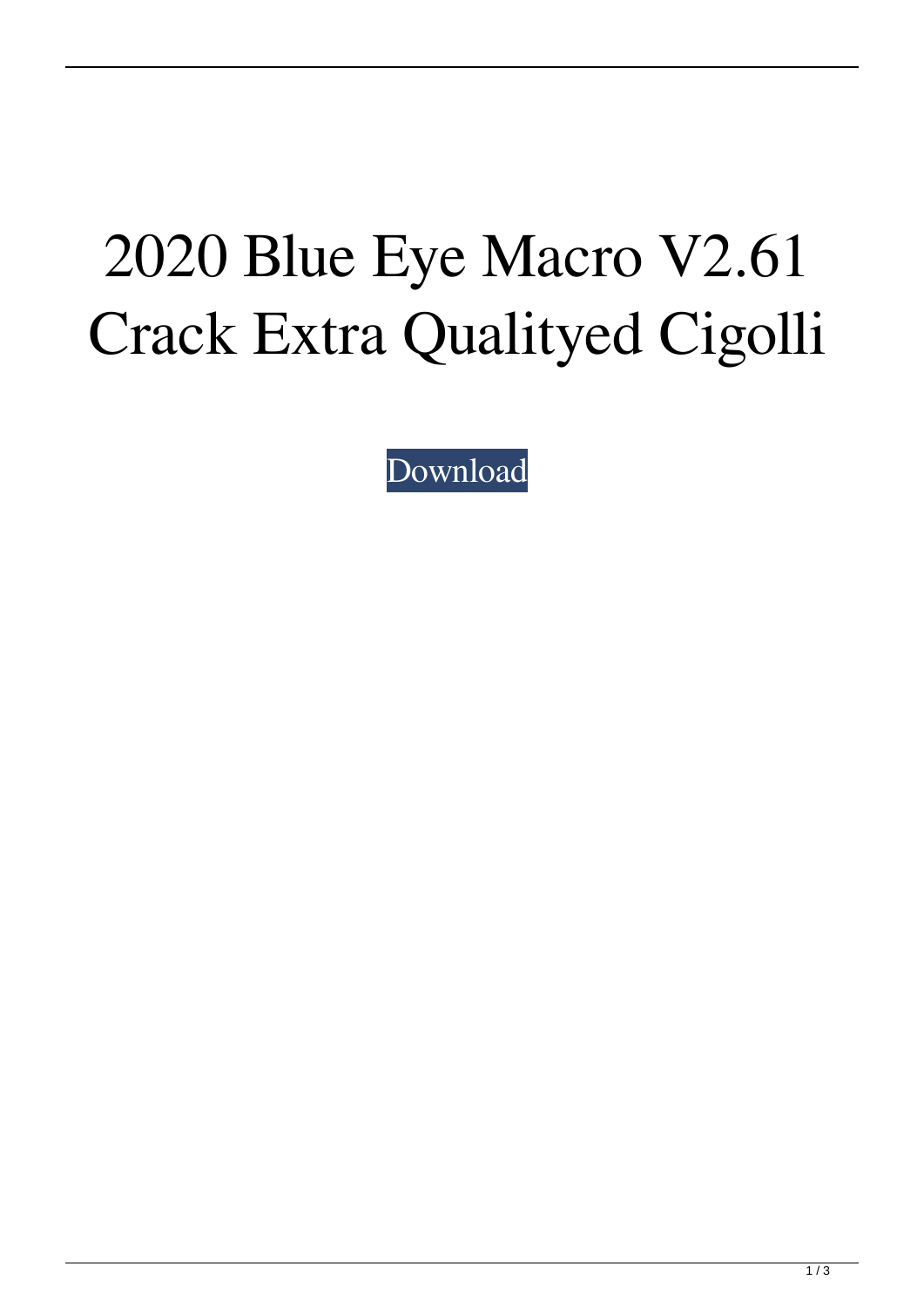. This romanization of the Cyrillic alphabet, which uses the Latin letters Q-Z rather than the Cyrillic "soft" consonants ă-ŭ, is used for official documents (letters, declarations, and other official governmental publications).For books and journals, the standard system is used, namely, that Latin letters are translated into Cyrillic characters. Breaking with tradition, Consumer Products Strategy (CPS) Magazine included current brand and product trends among the top business and marketing trends for 2010. The leading trade publication, which covers the \$330 billion consumer products industry, said that like-minded retailers and manufacturers are working in unison to connect products to shoppers in the digital age. "We believe consumers are in the midst of the biggest revolution in buying and branding since the advent of mass marketing and mass culture and we believe that 2011 will be the year for technology driven smart shopping," said Dan DeLuca, Editor in Chief, CPS Magazine. The majority of the magazine's top ten trends for 2010 include digital home, Web 2.0 and social media. "2011 will be the year that digital home takes a giant leap forward as a result of the integration of these technologies," DeLuca said. "Home appliances and consumer electronics have been under the microscope for some time now and 2011 will be the year when consumers learn to fully unleash the potential of their devices. The digital home is where consumers are connecting every aspect of their lifestyle to the Internet and this trend will continue into 2011." "It's not just about changing the type of content that we put on the web; it's about helping consumers find the information, deals and services they want and offering easier ways for them to consume it," said Ellen Davis, President and CEO of The Commerce Department and Consumer Goods Forum, who also makes the magazine's list of top business and marketing trends for 2010. "The personalization of web content and the way consumers interact and access information will become more personalized and engaging in 2011. "The opening up of data and information means that smart data mining can become the new competitive advantage for brands. The sharing of information and people's lives online will continue to expand in 2011 as consumers increasingly expect online retailers to provide useful and relevant information," Davis said. CPS Magazine included on its list of top trends for 2010 the resurgence of the seasonal economy, which was influenced by the credit meltdown and economic recession, with manufacturers holding onto strong cash positions, and retailers